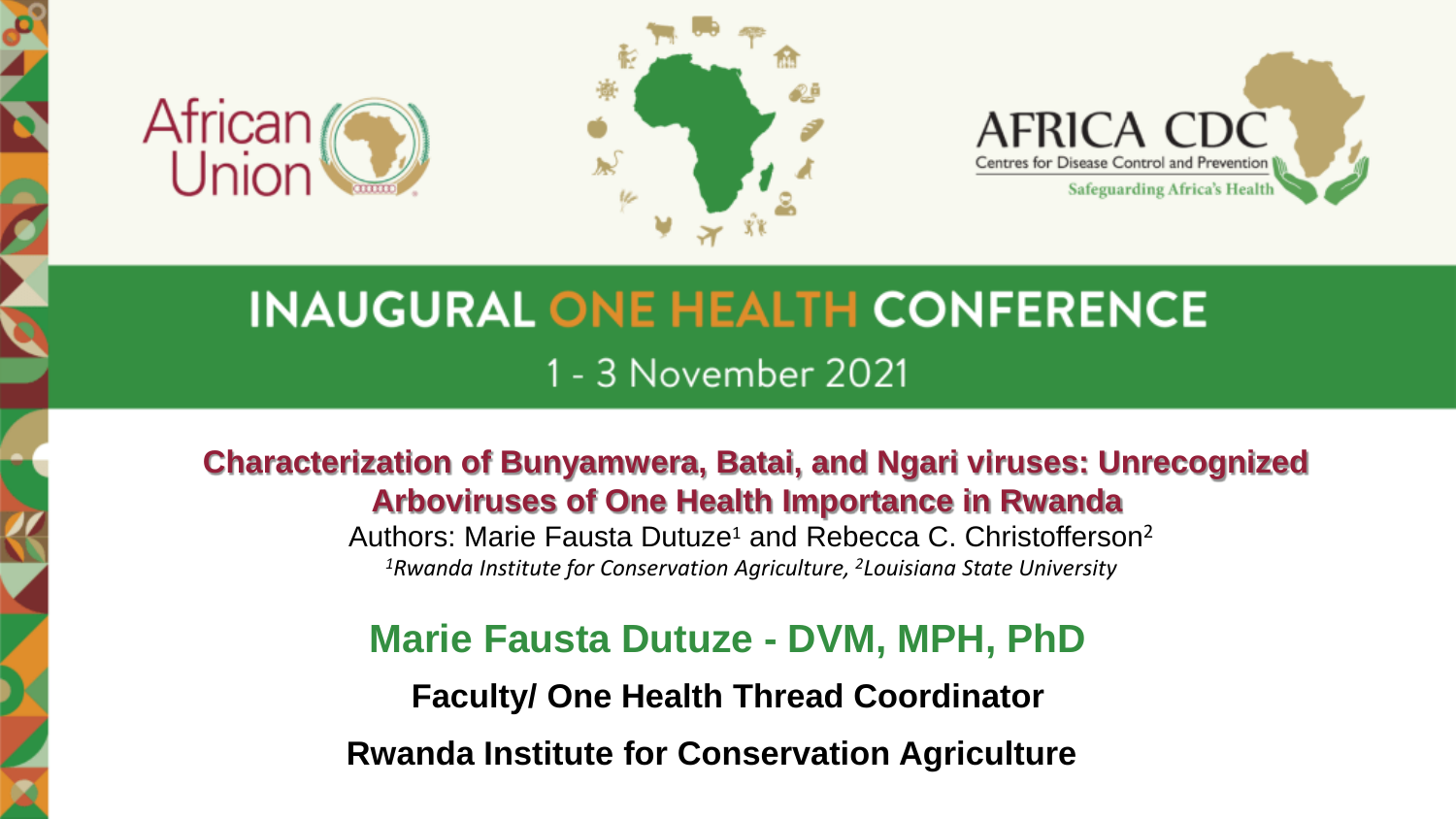# **OUTLINE**

- **Background and Rationale**
- Comparison of *in vitro* infection kinetics and *ex vivo* stability of Bunyamwera, Batai, and Ngari viruses
- *In vivo* Investigation
- **IDENT** Identification of Orthobunyaviruses during Rift Valley Fever outbreak in Rwanda in 2018
- **General conclusions**



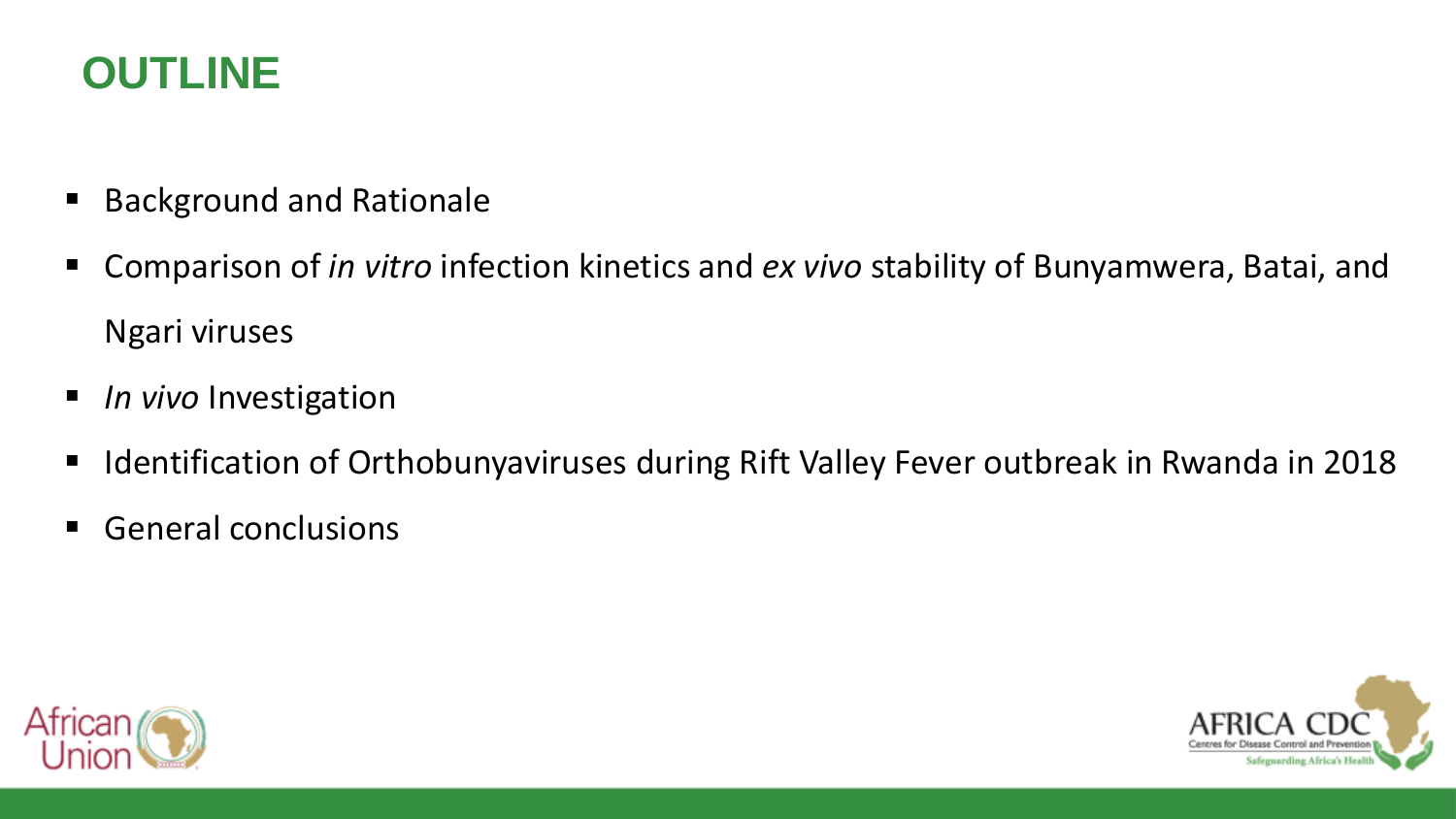# **Background and rationale**

# **Bunyavirales order**

- More than 350 viruses
- Families:

Hantaviridae, Fimoviridae, Nairoviridae, Phasmaviridae, **Peribunyaviridae**, Mypoviridae, Phenuiviridae**,** Wupedeviridae, Cruliviridae, Arenaviridae

- Prototype/ study model : Bunyamwera virus (BUNV)
- Vectors: mosquitoes, ticks, flies, midges & rodents
- Cause diseases in humans, animals, and plants
- Distribution: worldwide



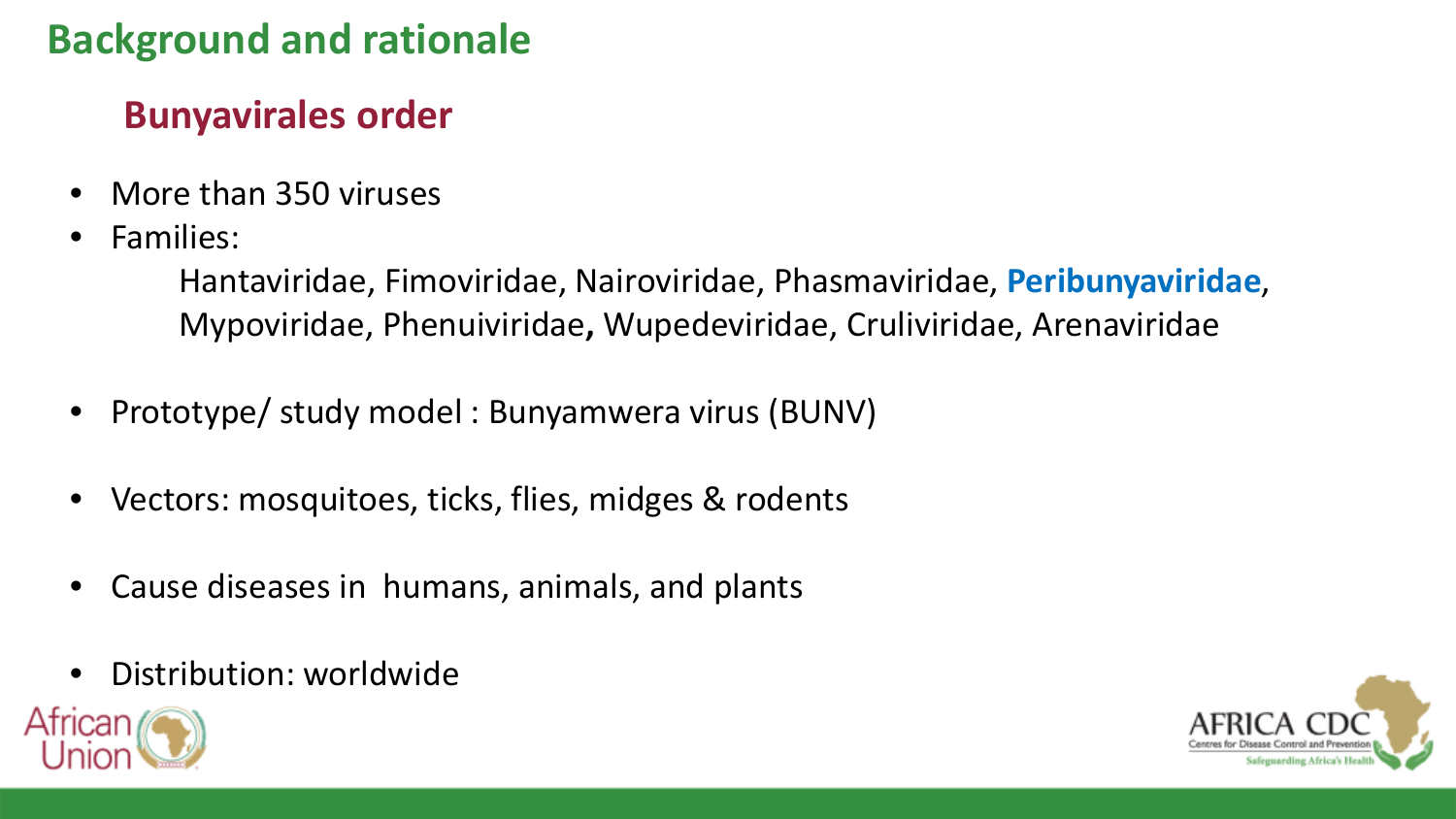Glycoproteins (Gn and Gc)



Bunyamwera virus genome (prototype of Bunyavirales order)



## **Reassortment**

 $co$ -infections $\rightarrow$  novel segment combinations





- **EXEC** Change in host range
- **Change in vector range**
- Change in pathogenesis

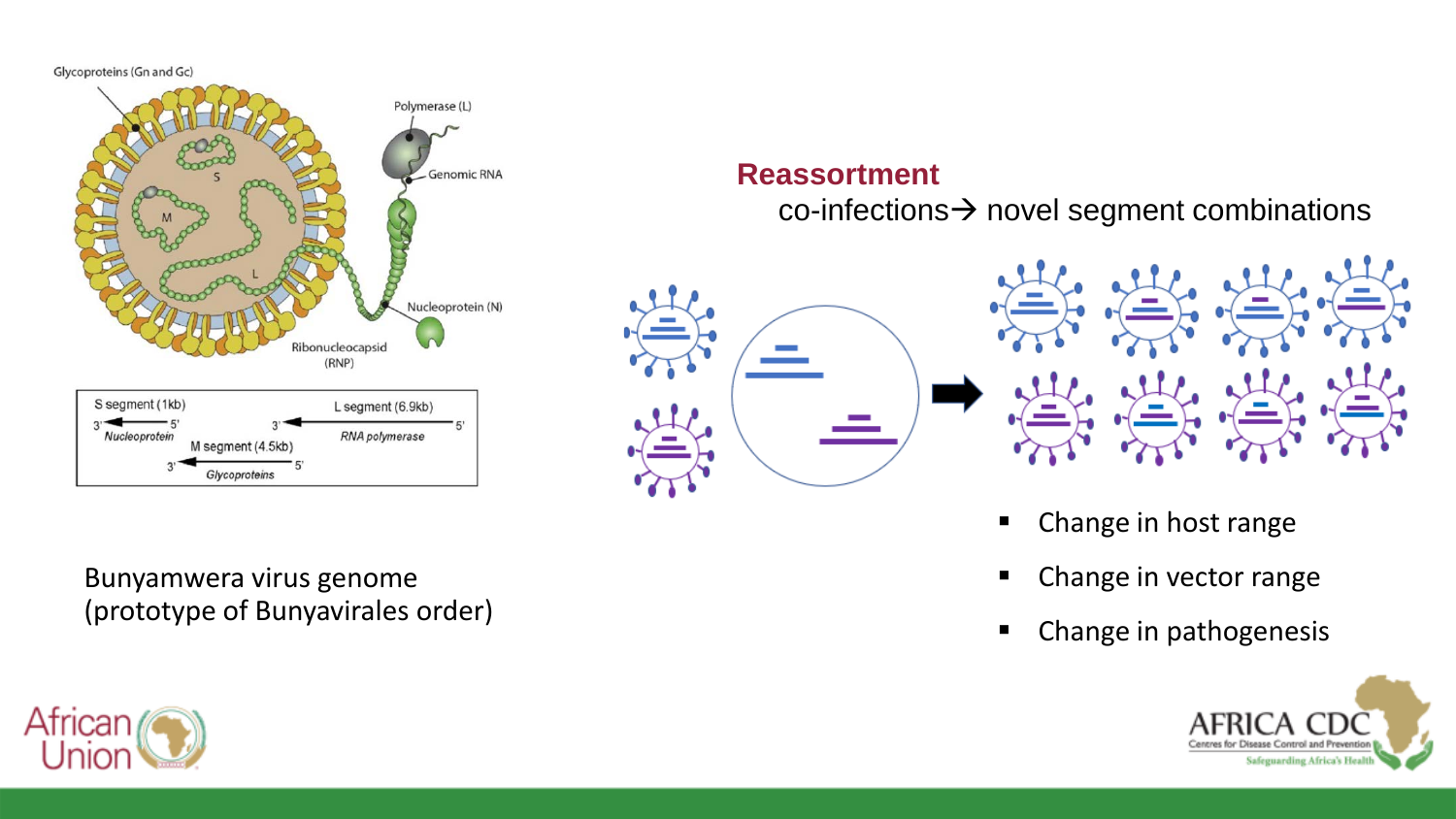

#### Distribution of BUNY, BATV, NRIV in Europe and Africa

## BUNV, BATV, NRIV:

Similarity with **Rift Valley Fever Virus (RVFV)** - ecological

niche, host range, and clinical manifestation



Virus

**BATV** 

**BUNV** 

**O** NRIV

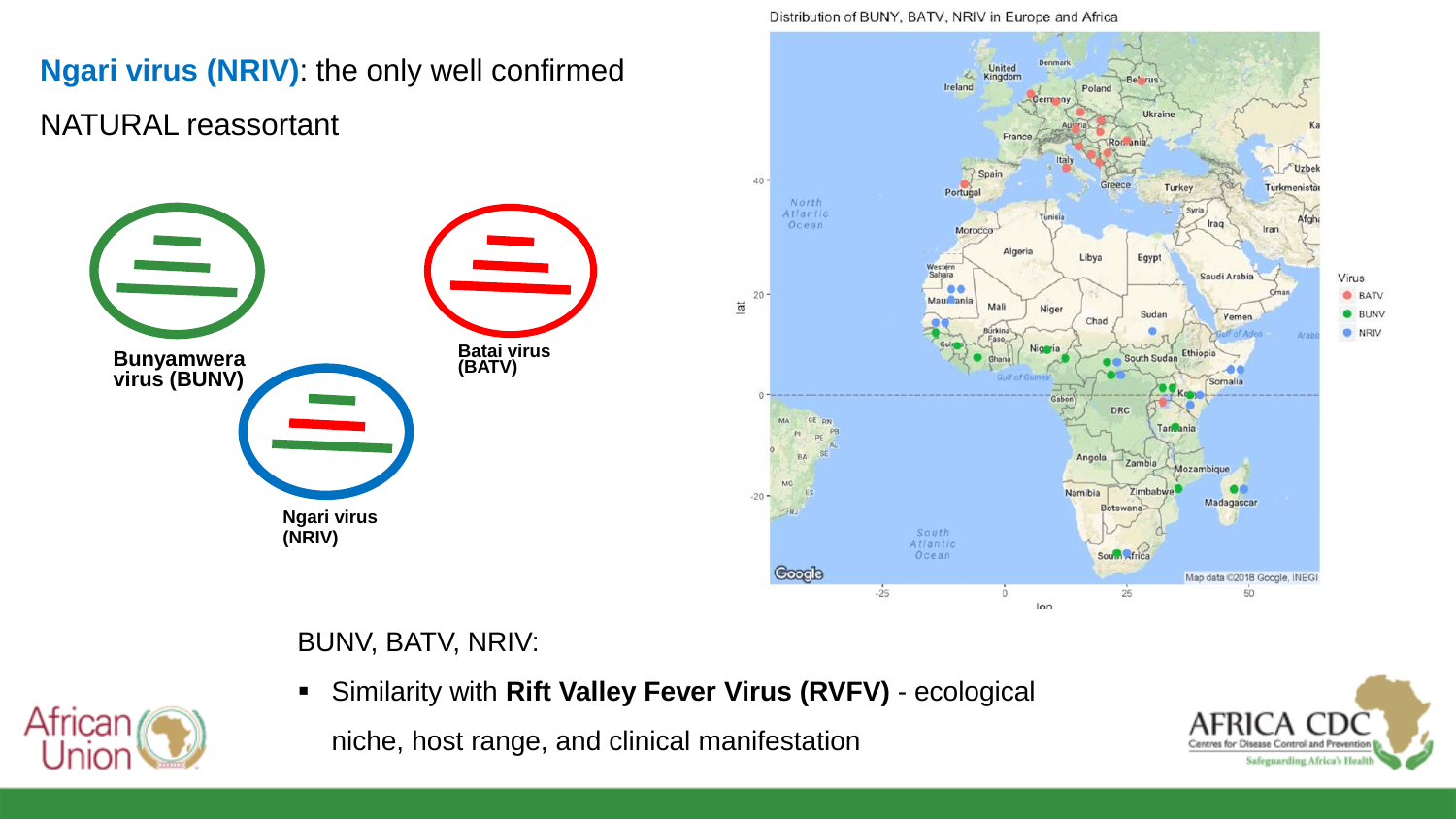|                         | <b>RVFV</b>                                                                                                       | <b>BUNV</b>                                                                                          | <b>BATV</b>                                                                               | <b>NRIV</b>                                                             |
|-------------------------|-------------------------------------------------------------------------------------------------------------------|------------------------------------------------------------------------------------------------------|-------------------------------------------------------------------------------------------|-------------------------------------------------------------------------|
| Classification          | Family: Phenuiviridae<br><b>Genus: Phlebovirus</b>                                                                | Family: Peribunyaviridae<br>Genus: Orthobunyavirus                                                   | Family: Peribunyaviridae<br>Genus: Orthobunyavirus                                        | Family: Peribunyaviridae<br>Genus: Orthobunyavirus                      |
| <b>Vectors</b>          | Mosquitoes, ticks, flies                                                                                          | <b>Mosquitoes</b>                                                                                    | Mosquitoes, midges                                                                        | Mosquitoes, ticks                                                       |
| <b>Hosts</b>            | <b>Ruminants (domestic</b><br>and wild), humans                                                                   | Humans, ruminants                                                                                    | Cattle, humans, pigs, birds                                                               | Humans, antibodies were<br>found in goats                               |
| <b>Main</b><br>symptoms | <b>Ruminants: abortions</b><br>Humans:<br>Febrile illness,<br>hemorrhagic fever,<br>neurological<br>complications | Animals: abortions,<br>teratogenic effects<br>Humans: febrile illness,<br>neurological complications | Animals: abortions,<br>premature births, congenital<br>defects<br>Humans: febrile illness | Animals: abortions in goats<br>Humans: very severe<br>hemorrhagic fever |
| Virulence               | $+ + +$                                                                                                           | $++$                                                                                                 | ┿                                                                                         | $+ + + +$                                                               |



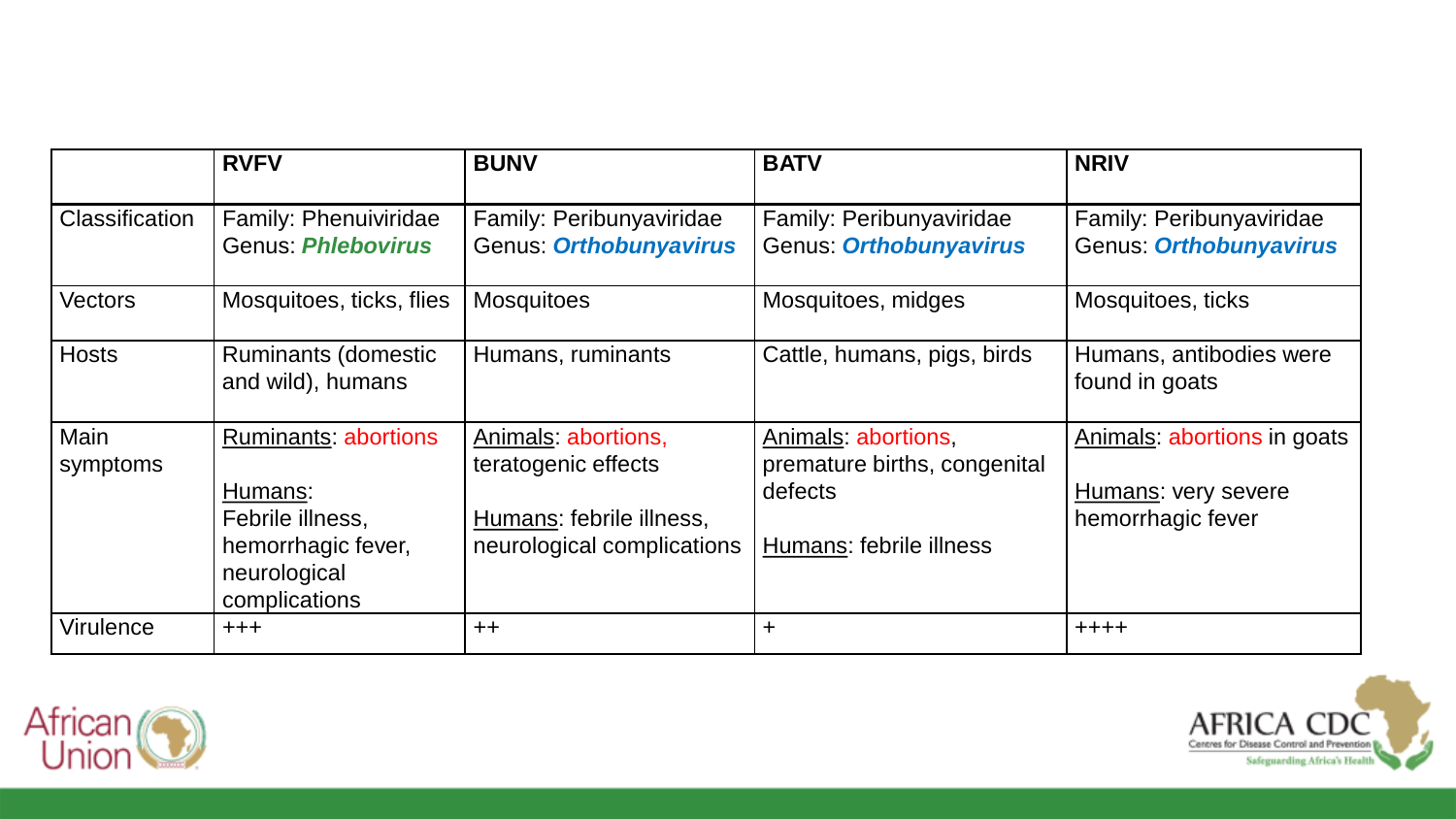# *1. In vitro* **investigation**

## **Hypothesis 1**

Given their genetic relationship, *in vitro* infection kinetics of BUNV, BATV, and NRIV will be similar >>>Vero cells

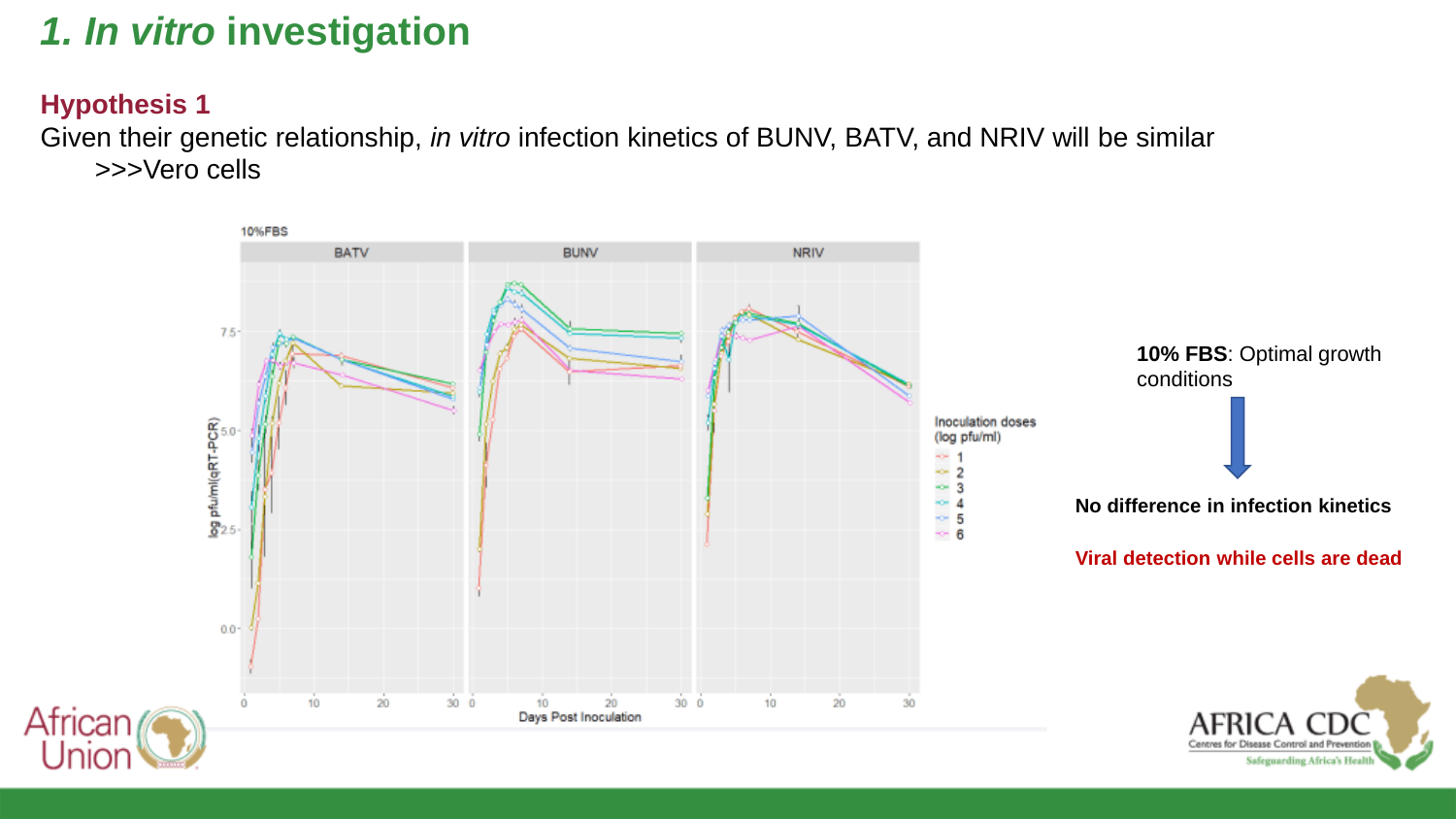



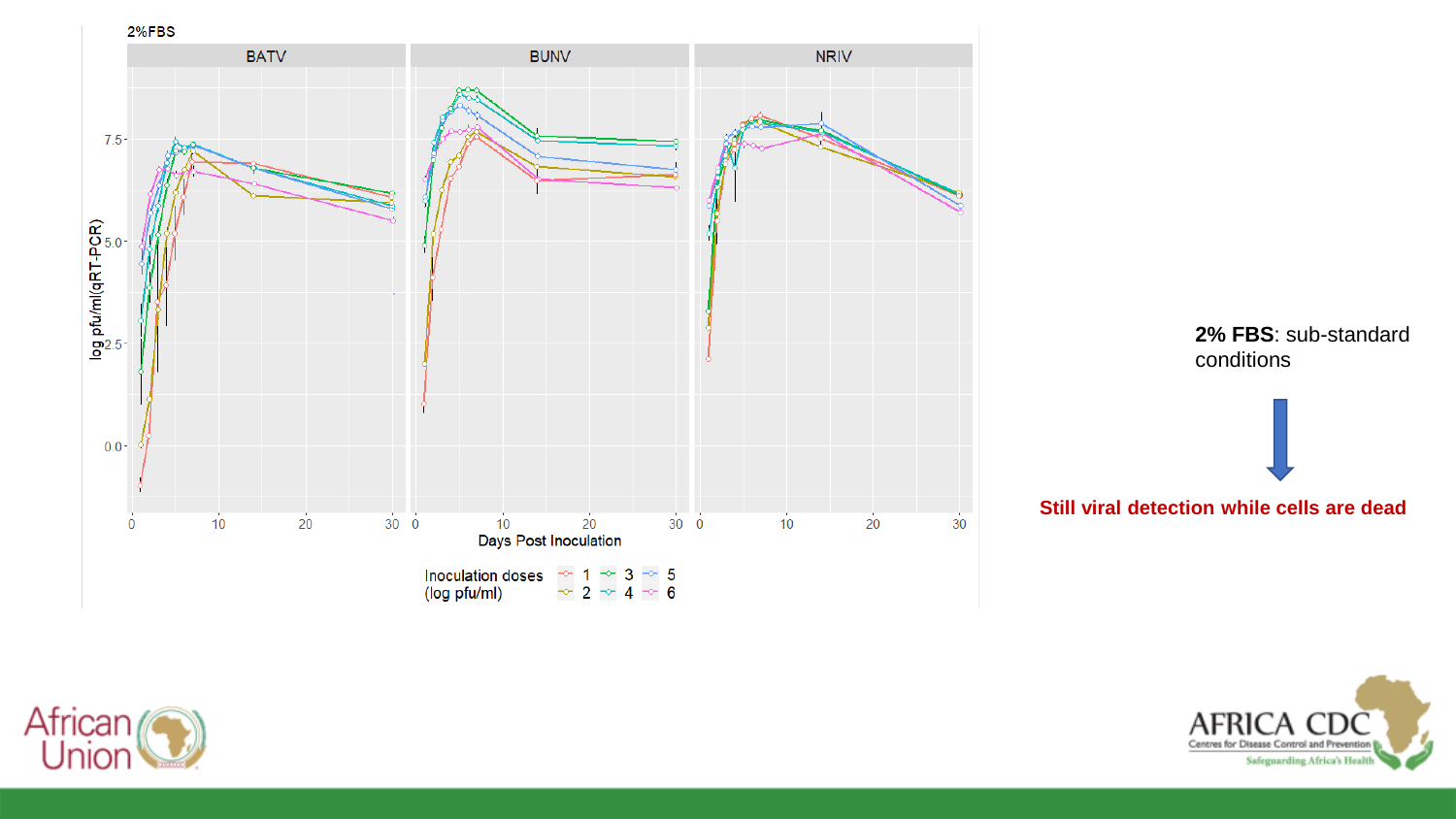## **Stability in cell-free media**





**BUNV, BATV, and NRIV are stable in cell free media**

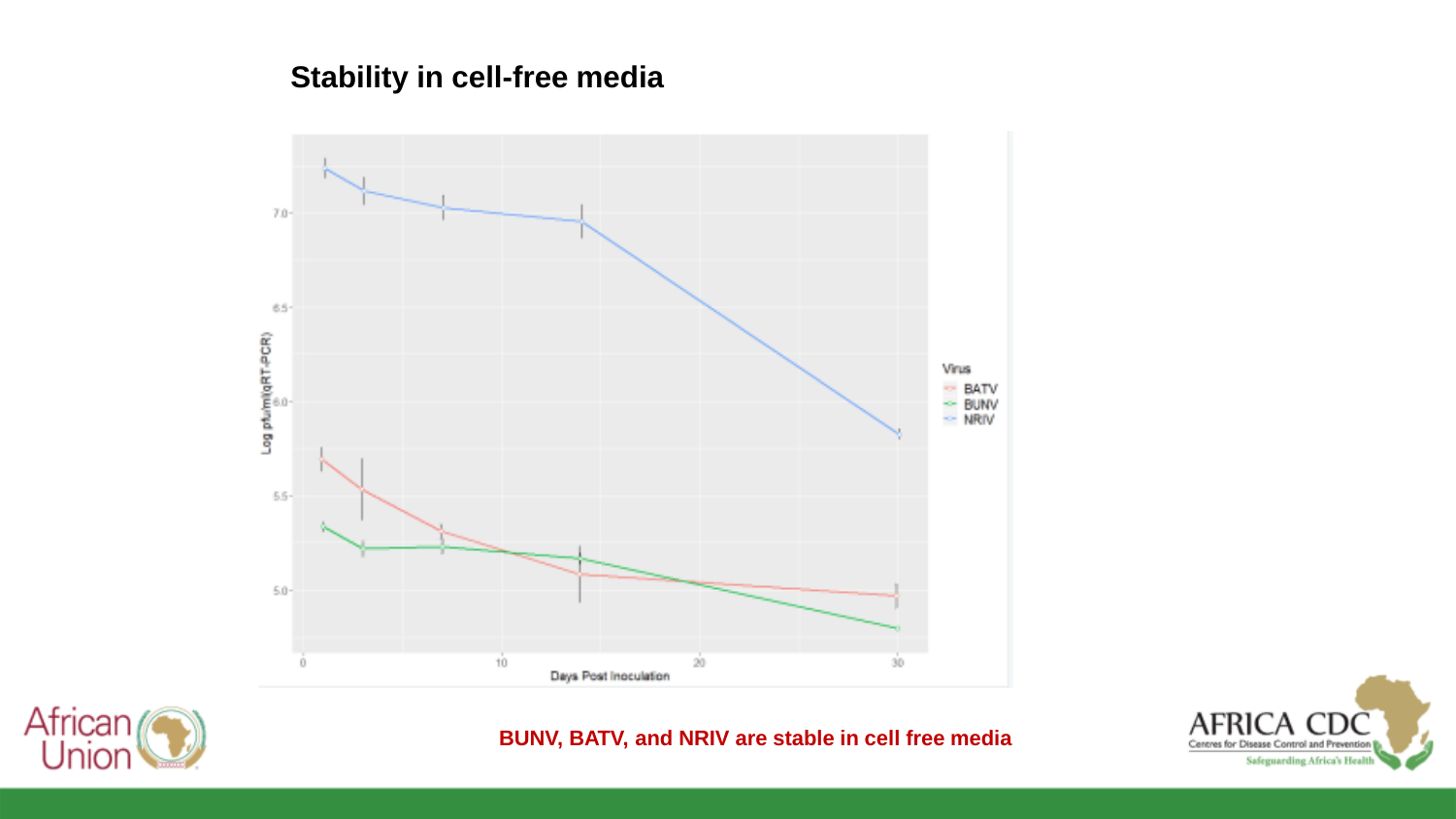**Infectivity test** 



Vero cells – 10 % FBS Vero cells – 2 % FBS Cell free media

BUNV, BATV, and NRIV remained infectious



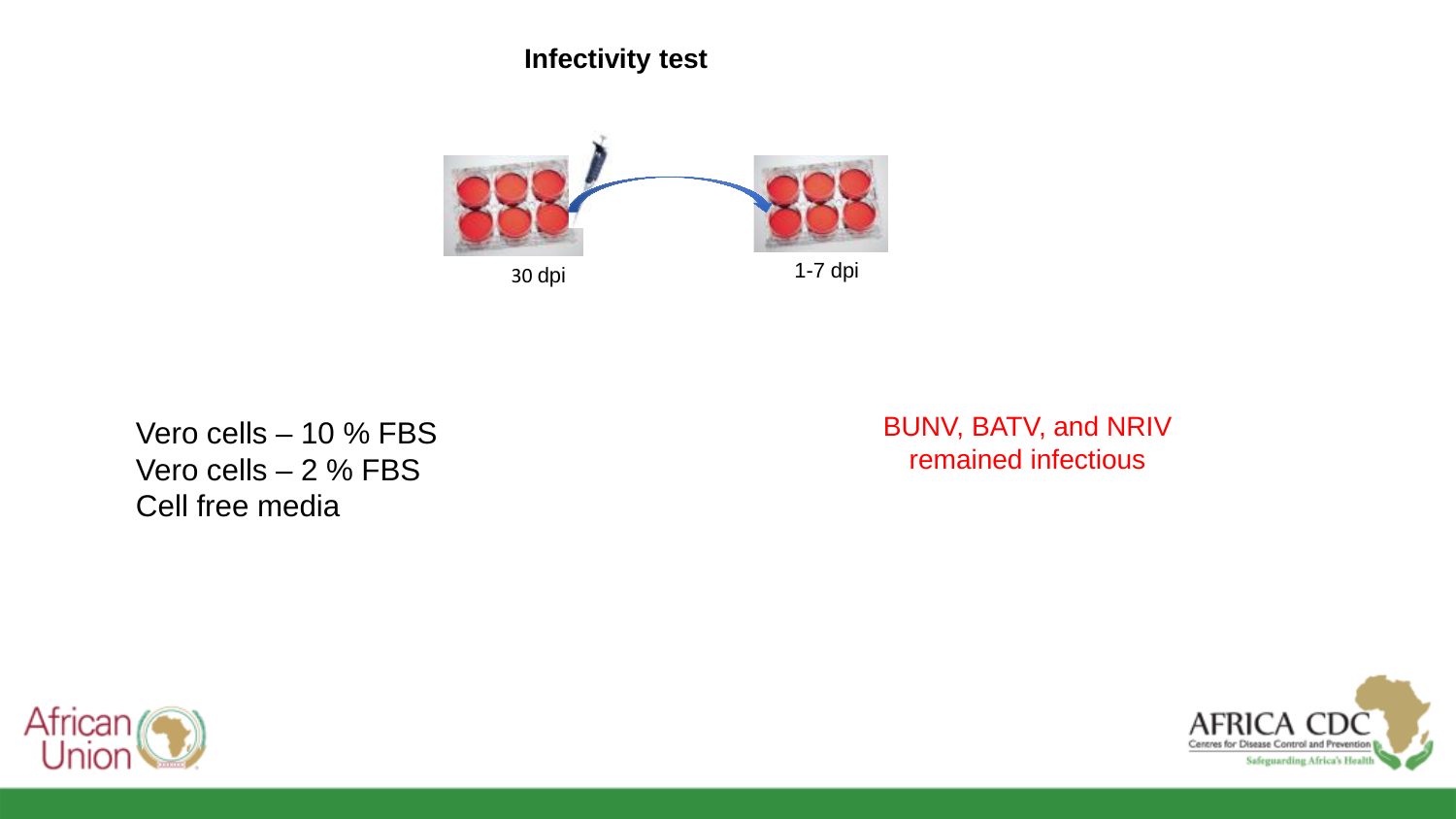# **1%Triton-X-100 (detergent) inactivation, 1hr incubation**



Non-inactivated BUNV



Negative control



Non-inactivated BATV





Non-inactivated NRIV



Triton-X-100 inactivated BUNV



Triton-X-100 inactivated BATV



Triton-X-100 inactivated NRIV

RNA detected: 1-7dpi but no growth



**1%Triton – X-100 inactivates BUNV, BATV, NRIV**

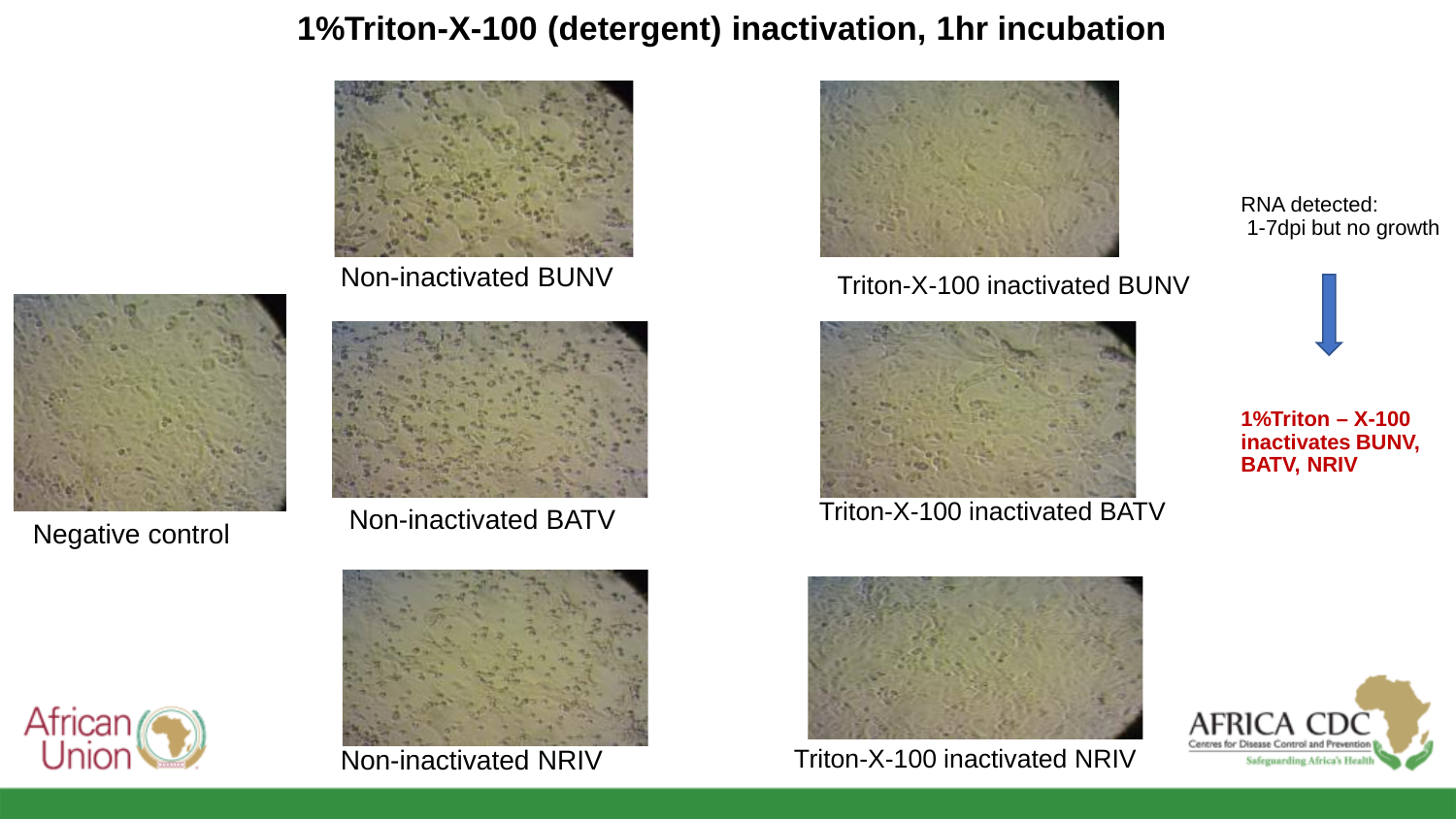# *2. In vivo* **investigation**

## **Hypothesis 2**

Given their genetic relationship, *in vivo* infection kinetics of BUNV, BATV, and NRIV will be similar



Sub-cutaneous injection: 100  $\mu$ l of 10 $\delta$  pfu/ml

# Bled

- 30 dpi: antibodies



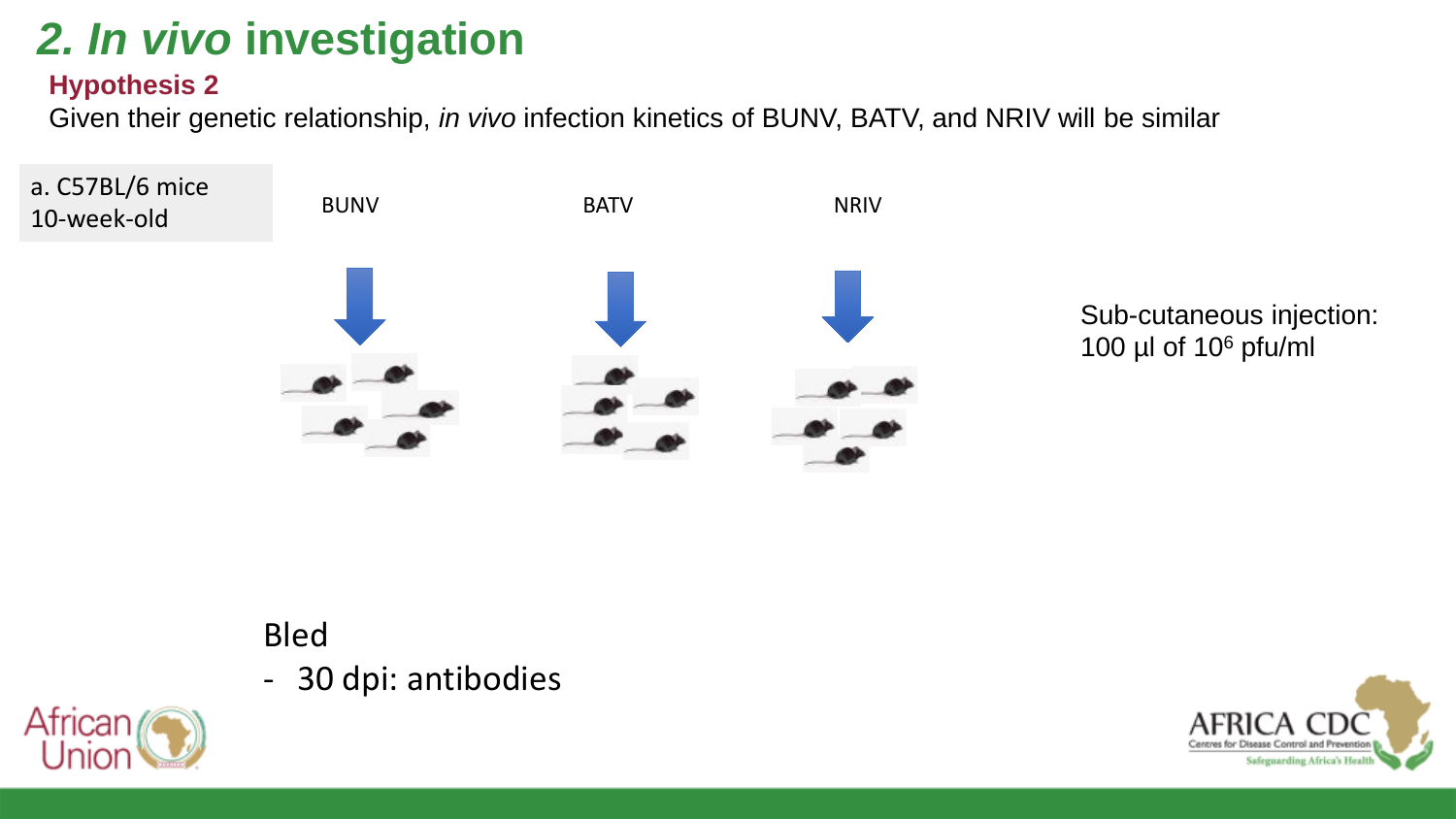|             | Virus neutralized |        |             |        |             |        |  |  |  |
|-------------|-------------------|--------|-------------|--------|-------------|--------|--|--|--|
|             | <b>BUNV</b>       |        | <b>BATV</b> |        | <b>NRIV</b> |        |  |  |  |
| Antibodies  | PRNT50            | PRNT80 | PRNT50      | PRNT80 | PRNT50      | PRNT80 |  |  |  |
| <b>BUNV</b> | 4736              | 272    | 384         | 128    | 320         | 20     |  |  |  |
| <b>BATV</b> | $<$ 20            | $<$ 20 | 656         | $<$ 20 | $<$ 20      | $<$ 20 |  |  |  |
| <b>NRIV</b> | 944               | 40     | 2816        | 1280   | >10240      | 3456   |  |  |  |
|             |                   |        |             |        |             |        |  |  |  |



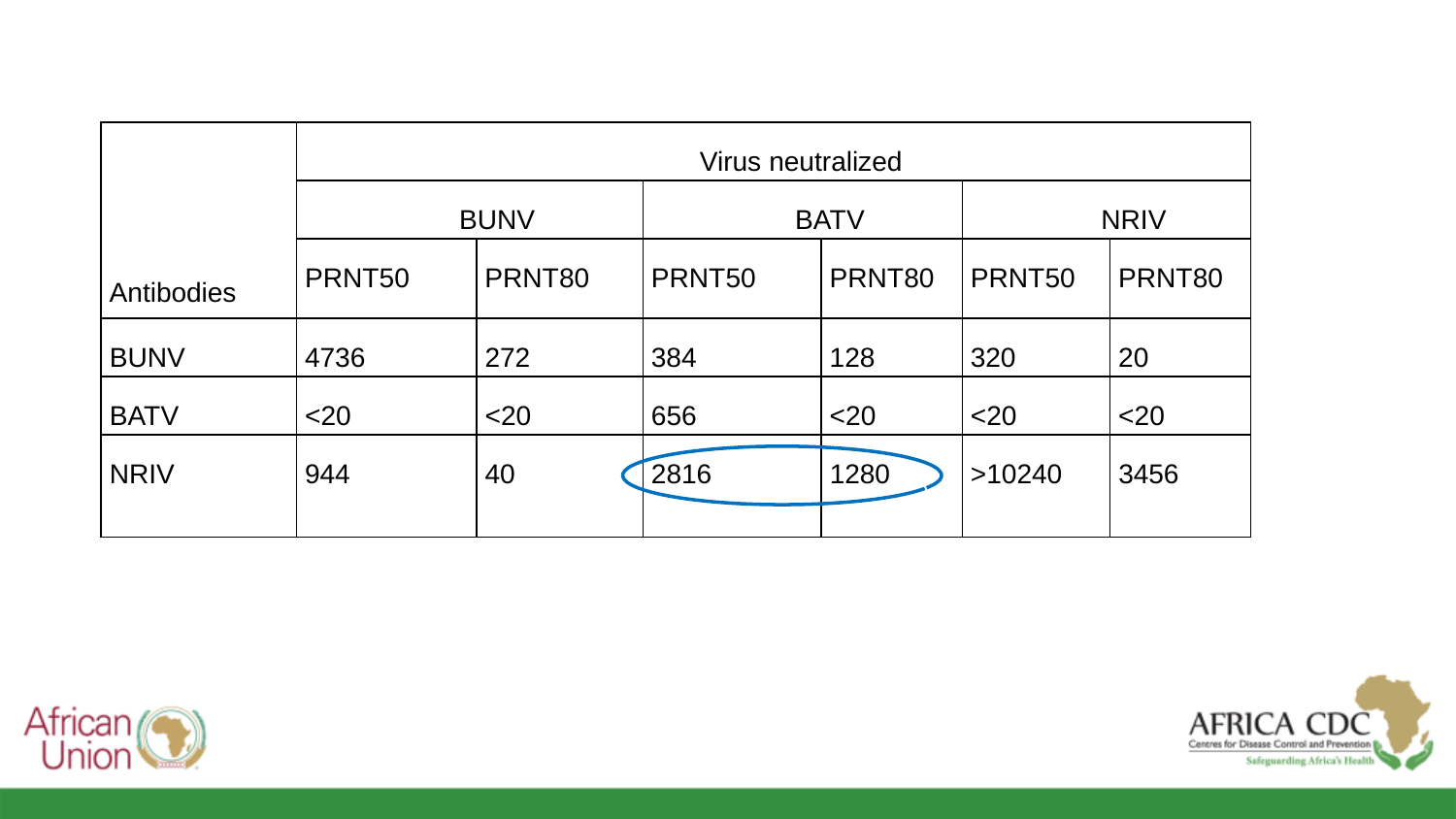b. IRF 3/7 DKO 8-9 female mice Sub-cutaneous injection of 100 µl of 106 pfu/ml of BUNV

Clinically:

- Hunched puncture and lethargy (100%)
- Facial swelling (62.5%)





Novel model ?

**Facial edema** is seen in another Bunyavirus infections in humans: Lassa virus BUNV: BSL2 Lassa Virus: BSL3



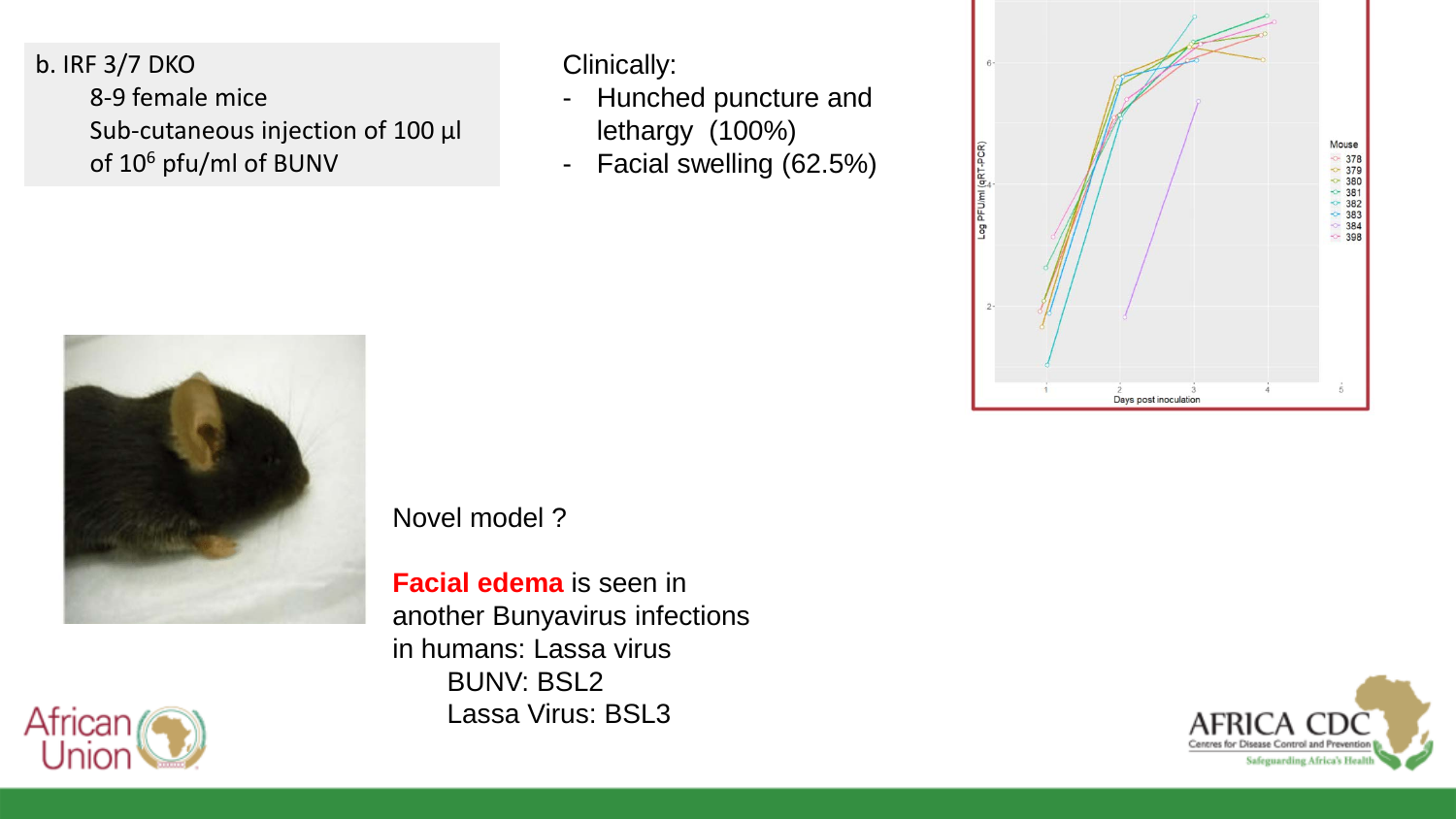## **3. Identification of Orthobunyaviruses in RVF outbreak in Rwanda in 2018**

#### **Hypothesis 3**

BUNV, BATV, and/or NRIV co-circulate in Rwanda and contribute to the burden of RVFV-like disease **>>>**Investigate the presence of BUNV, BATV, and NRIV in Rwanda during ongoing RVFV outbreak



described by compartmental models

Maria Luisa Danzetta, Rossana Bruno, Francesca Sauro, Lara Savini, Paolo Calistri A 28

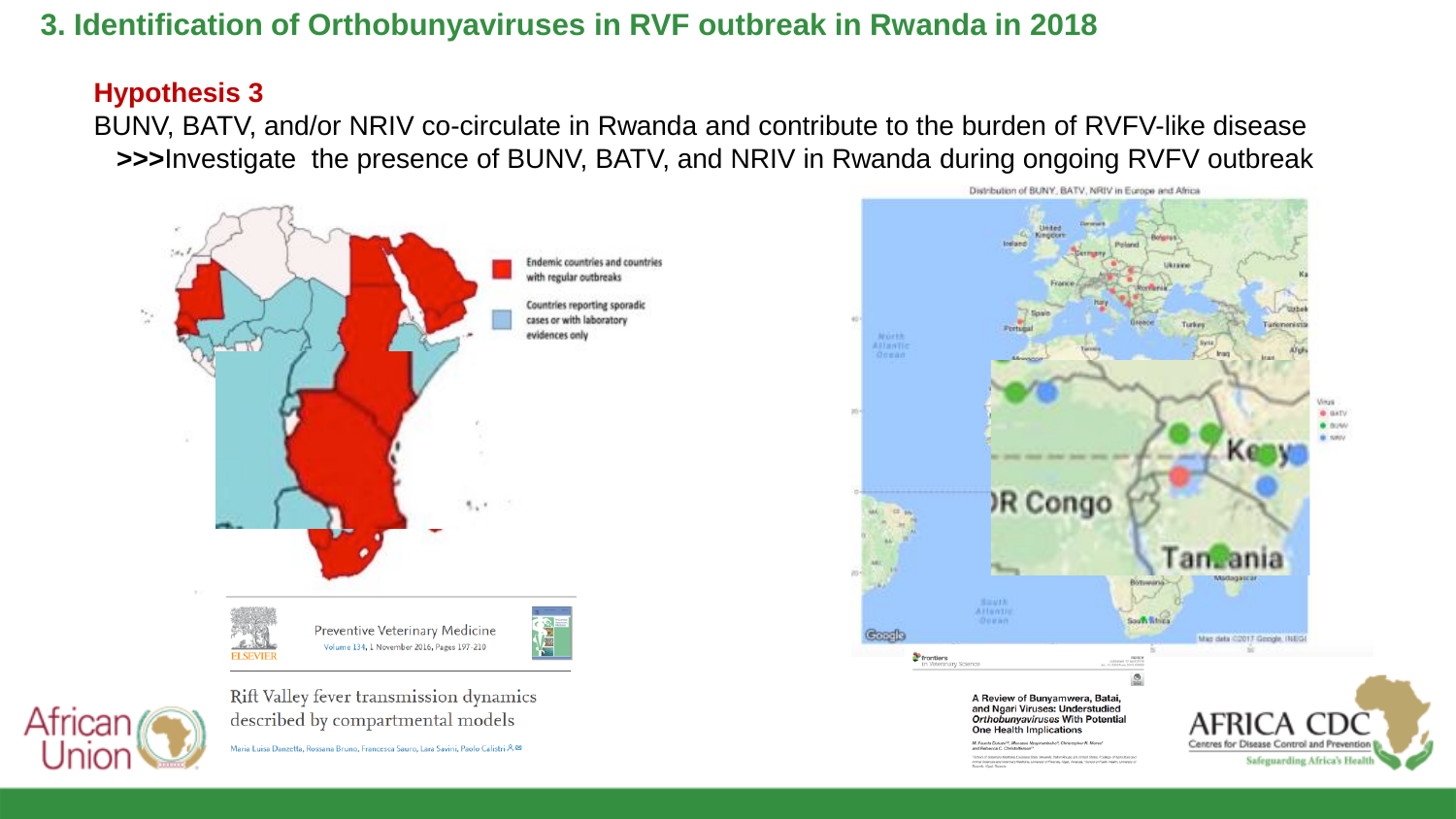• 2 times/year: **May- June** and Dec-Jan Rainy seasons: March-April and Oct-Nov

## • May-July 2018: largest outbreak

Home » Africa » Rift Valley fever outbreak confirmed in Rwanda

## Rift Valley fever outbreak confirmed in Rwanda

by ROBERT

Fill Africa, Animal diseases, Headlines **40 June 16, 2018 国** No Comments

• Diagnosis: **mostly clinical** after few cases of molecular confirmation



BUNV and NRIV (maybe BATV) are underreported Bunyaviruses cocirculating with RVFV in Rwanda and may contribute to the burden of disease



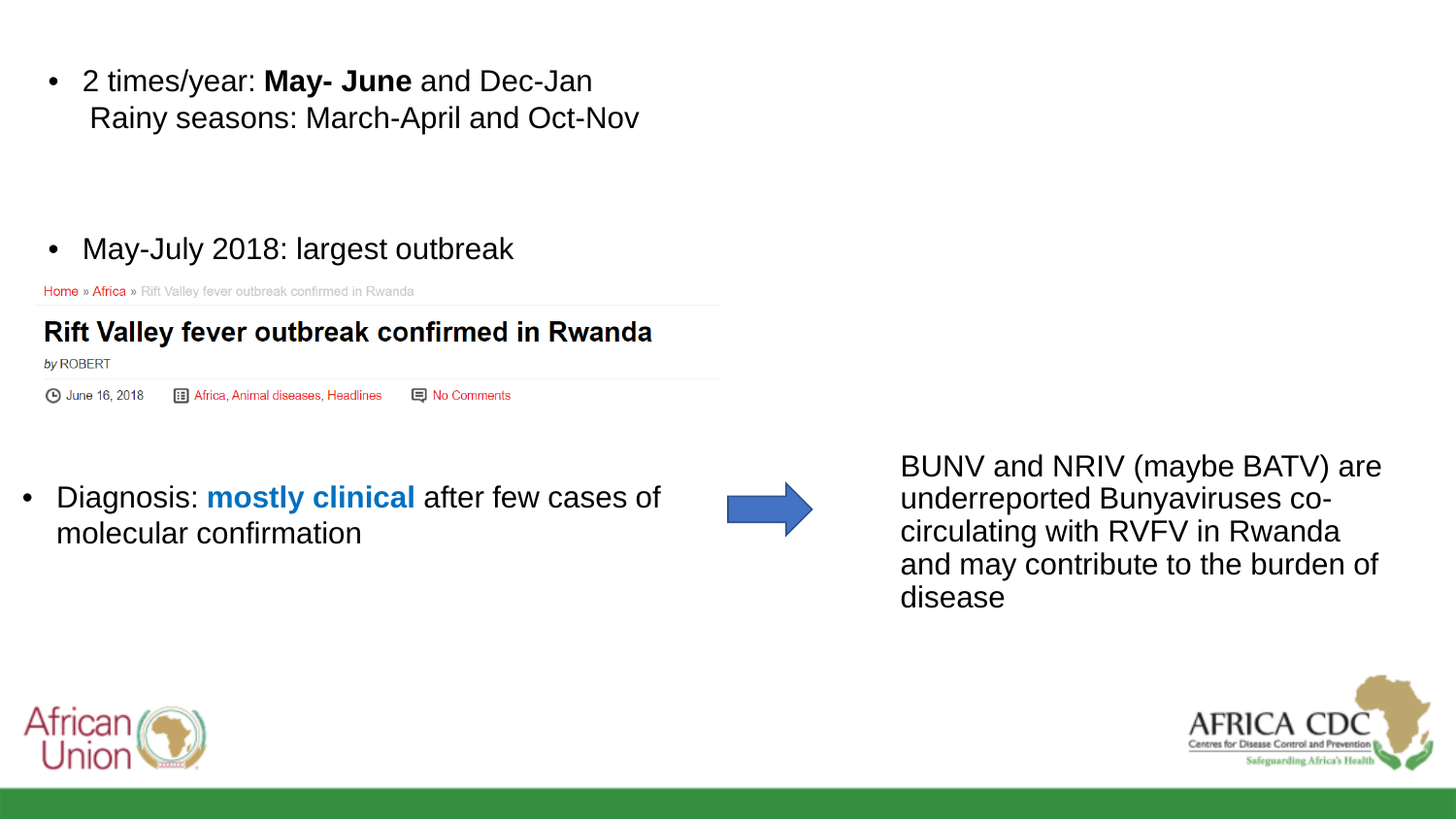



- 185 blood samples (157 cattle & 28 goats), all over the country, May-July 18
- Inclusion criteria:
	- **Abortion within 5 days**
	- **Hemorrhagic fever**
	- Sharing farms with death cases (RVF suspicion) within 5 days



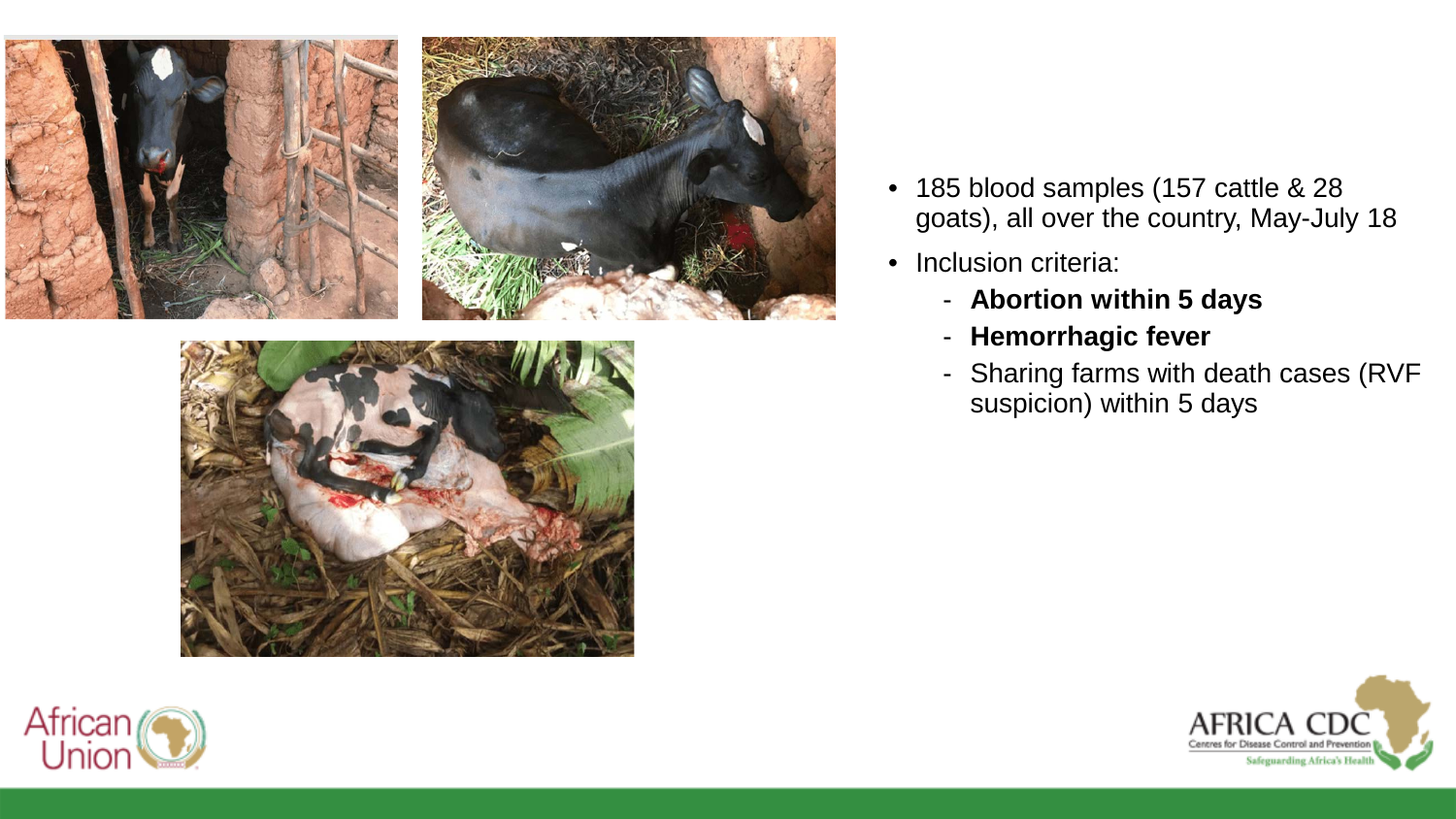#### **RVFV negative RVFV positive**







Rwanda\_Districts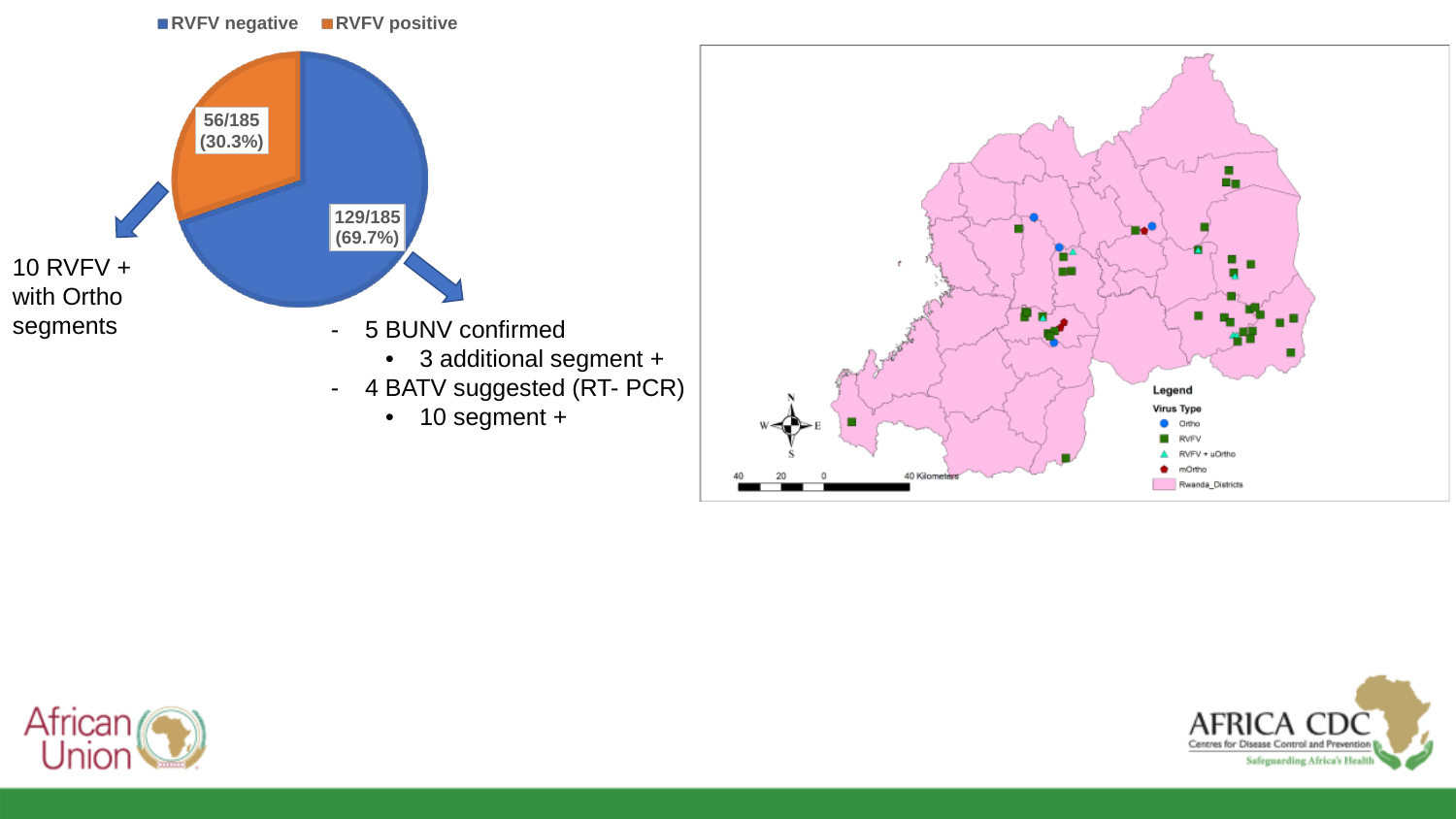# **General conclusions**

## *In vitro* **studies of BUNV, BATV, and NRIV in Vero cells**

- NRIV is not significantly different from parental viruses *in vitro*
- **BUNV, BATV, and NRIV are stable and remain infectious in extracellular conditions up to 30 dpi**
- 1%Triton-X-100 after 1hr incubation can be used to inactivate BUNV, BATV, and NRIV

## *In vivo* **studies**

- **NRIV strongly neutralize BATV**
- **BUNV in IRF 3/7 DKO: possible model for diffuse hemorrhagic fever (for BSL 3 viruses)**

## **Investigation of RVF outbreak in Rwanda**

- **2nd time BATV is molecularly detected in Africa**
- **1st time co-infection BUNV and BATV is reported (in cattle)**
- **1st time Bunyavirus other than RVFV is reported in Rwanda**
- Potential other bunyaviruses or reassortment events
- Clinical diagnosis might mask presence of pathogens



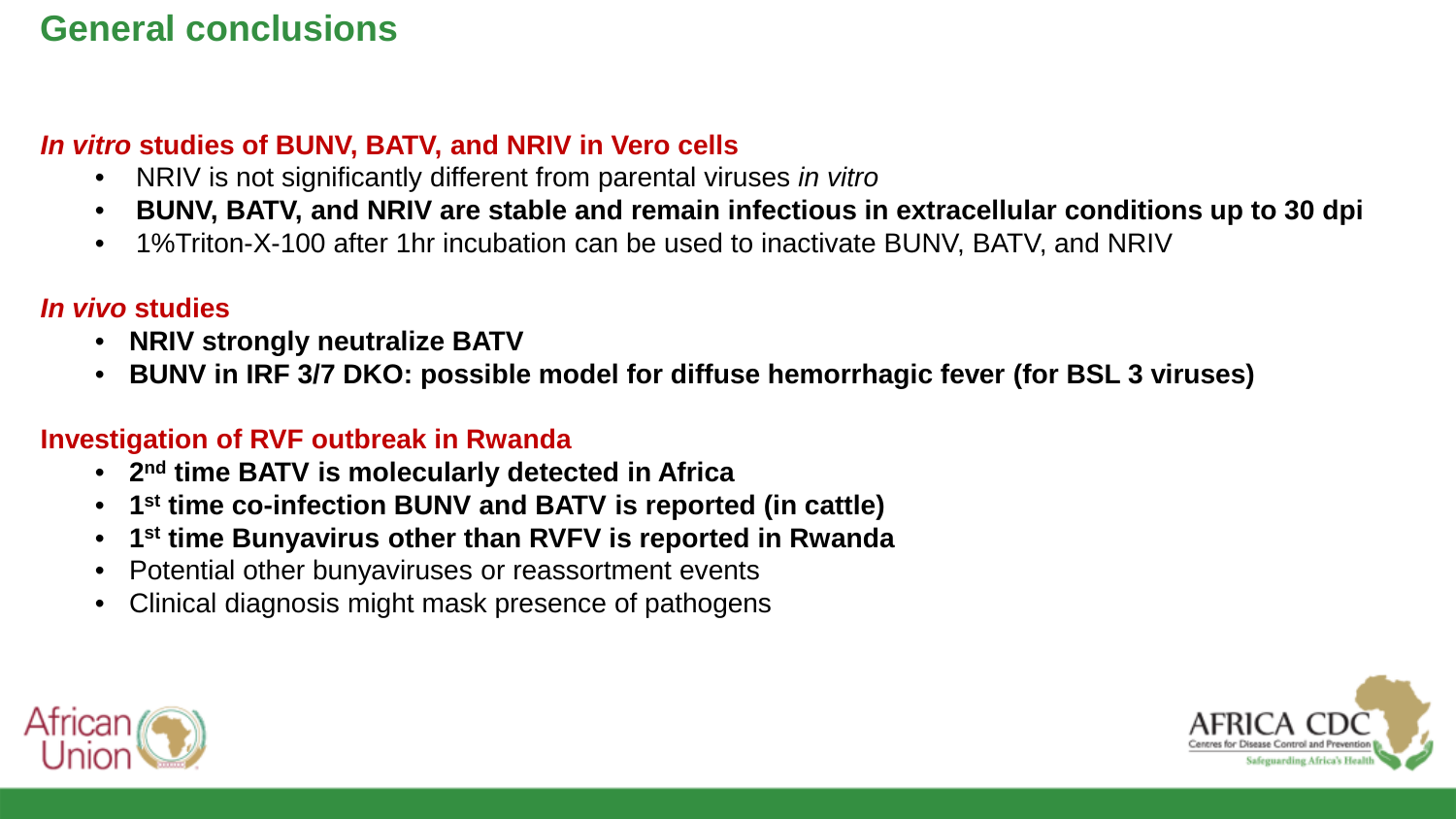# **Future perspectives**

# Rwanda

- Deeper epidemiological investigation of BUNV, BATV, and NRIV: identification of competent vectors, hosts, and suitable ecological niche
- Assessment of levels of co-circulation of RVFV and these three viruses
- Assessment of zoonotic transmission of BUNV, BATV, and NRIV
- Surveillance efforts for pathogen discovery whenever possible